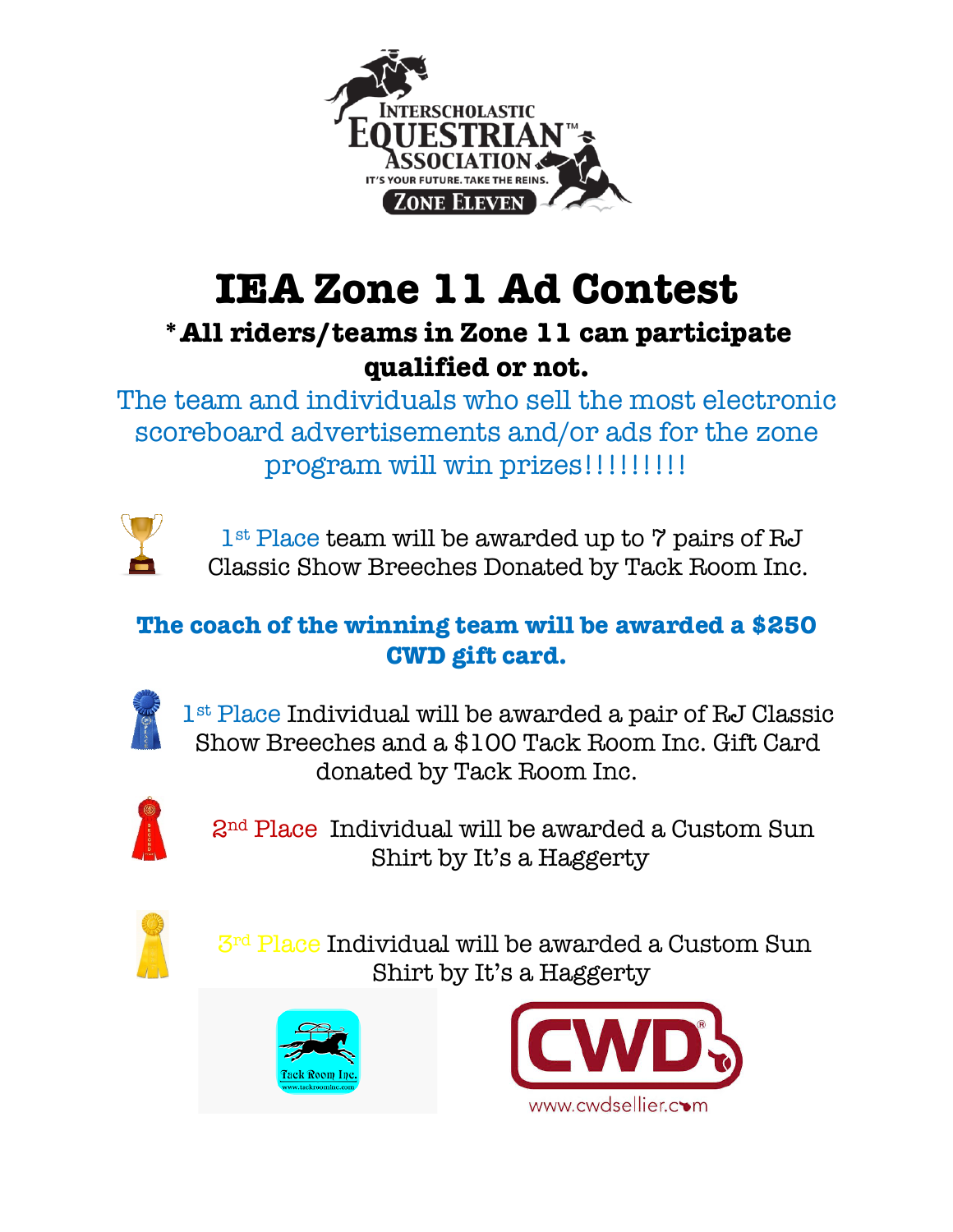# $\tilde{\phantom{a}}$  Good Luck and Sponsor Ads  $\tilde{\phantom{a}}$ Full Page \$100 1/2 Page \$50

### "One liner" - 25 words or less \$25

\_\_\_\_\_\_\_\_\_\_\_\_\_\_\_\_\_\_\_\_\_\_\_\_\_\_\_\_\_\_\_\_\_\_\_\_\_\_\_\_\_\_\_\_\_\_\_\_\_\_\_\_

| Contact Name                                                                                                  |  |
|---------------------------------------------------------------------------------------------------------------|--|
| Team Name                                                                                                     |  |
|                                                                                                               |  |
|                                                                                                               |  |
|                                                                                                               |  |
| Email form and Ad copy and mail check no later than March 10th:<br>chrystal@rideiea.org<br>1 form per ad copy |  |
| $Ohratel$ $Msod$ , $OGE$ $Oncanum$ $Lana$ $Ilimtine$ $odon$ $D$ $I$ $OGE$                                     |  |

Chrystal Wood: 8656 Opossum Lane Huntingdon, PA 16652 Checks payable to: IEA Zone 11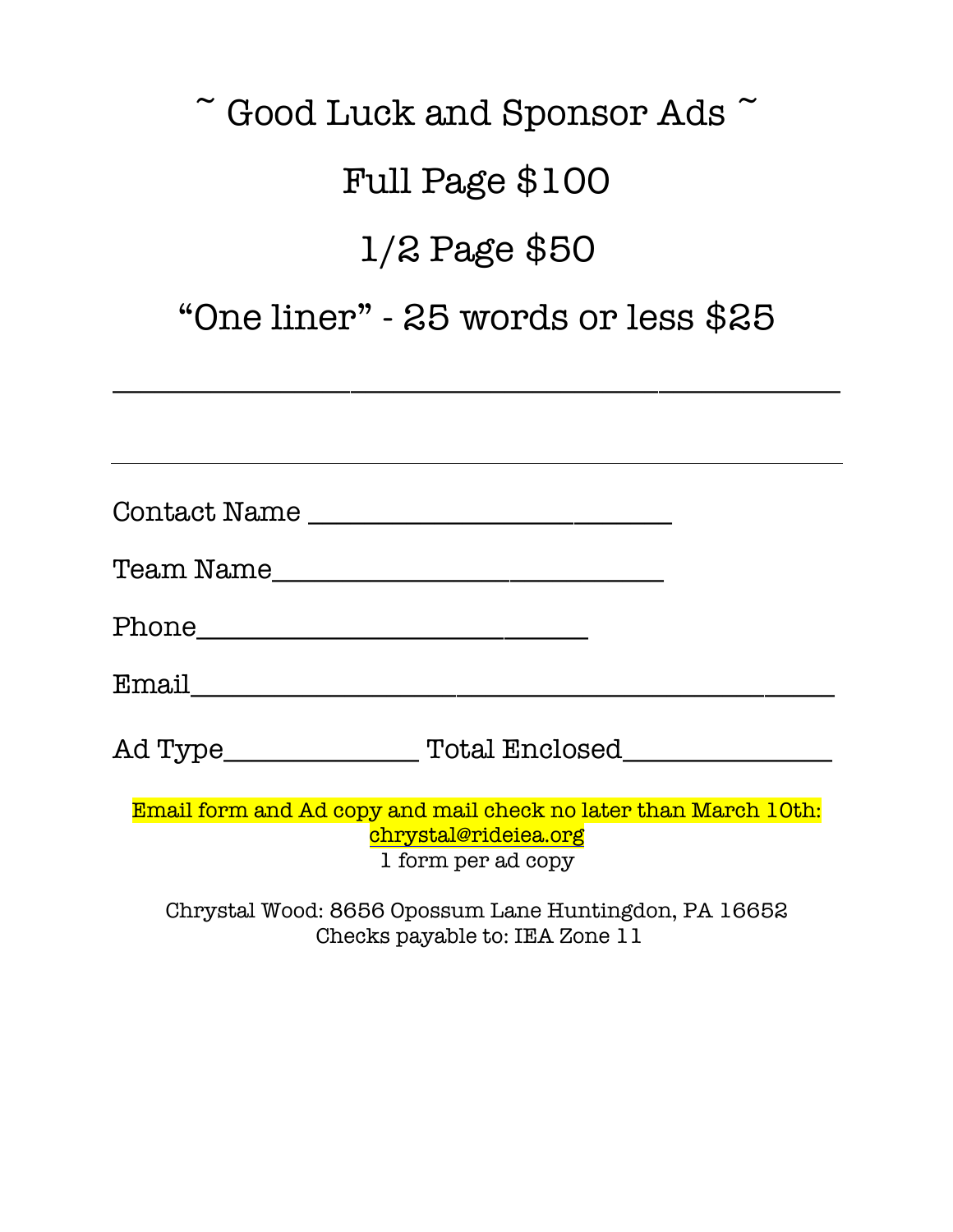### Electronic Scoreboard Advertisement / Good Luck Advertisement- \$35

(\*will run throughout the day at Zone Finals)



\_\_\_\_\_\_\_\_\_\_\_\_\_\_\_\_\_\_\_\_\_\_\_\_\_\_\_\_\_\_\_\_\_\_\_\_\_\_\_\_\_\_\_\_\_\_\_\_\_\_\_\_

| Contact Name                                                                            |
|-----------------------------------------------------------------------------------------|
| Team Name                                                                               |
|                                                                                         |
| Email                                                                                   |
| Ad Type________________<br>Total Enclosed                                               |
| Email form and Ad copy and mail check no later than March 10th:<br>chrystal@rideiea.org |

Chrystal Wood: 8656 Opossum Lane Huntingdon, PA 16652 Checks payable to: IEA Zone 11